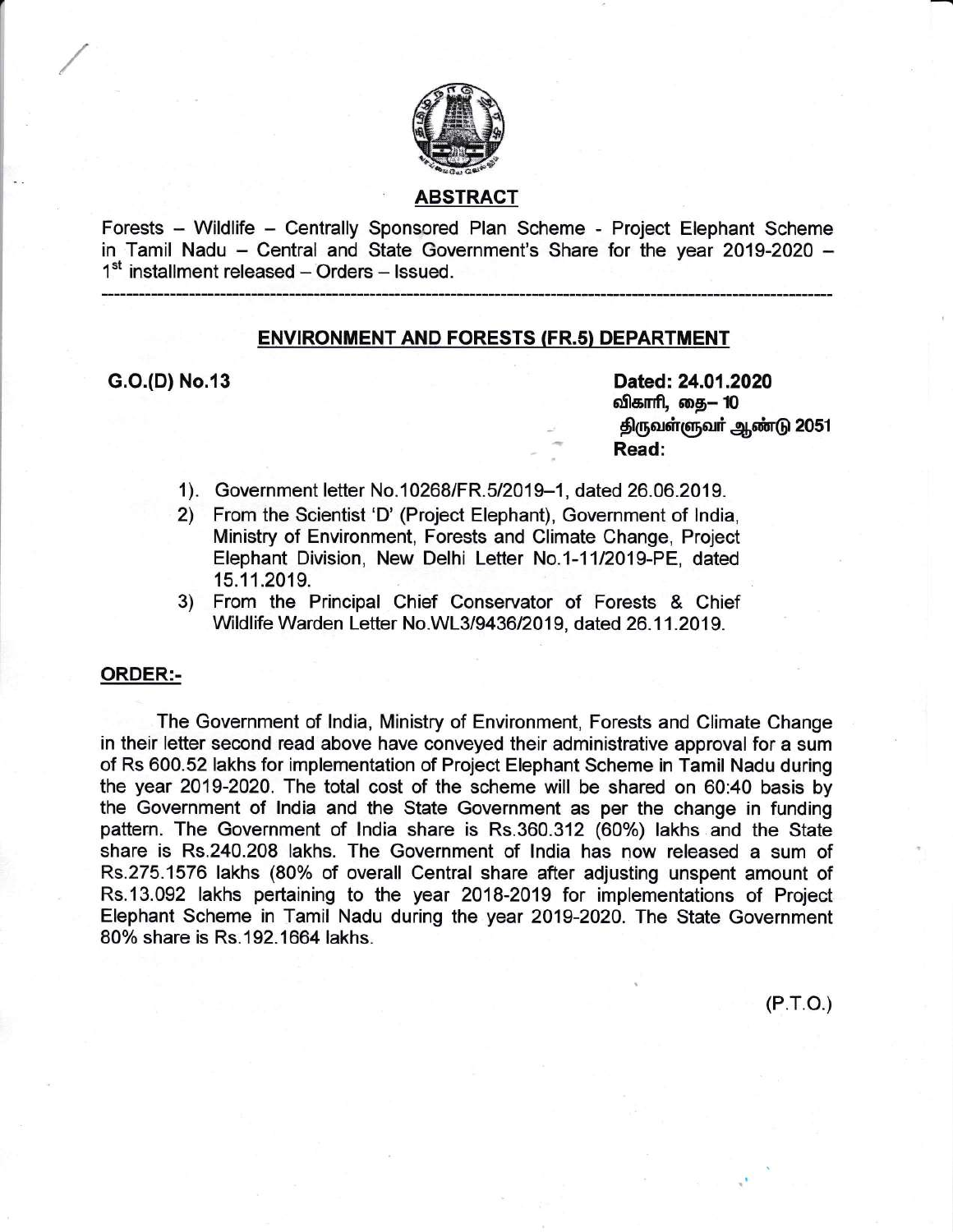2. The Principal Chief Conservator of Forests and Chief Wildlife Warden has requested the Government for administrative sanction of Rs.600.52 lakhs (Rupees six crore and fifty two thousands only) and to release a sum of Rs.480.416 lakhs ((Rupees four crore eighty lakhs forty one thousand and six hundred only) (Rs.275.1576 lakhs from Central Share + unspent amount of Rs.13.092 lakhs for the year 2018-2019 <sup>+</sup> amount of Rs.192.1664 lakhs from the State Share) as first installment to implement the Project Elephant Scheme in Tamil Nadu during the year 2019-2024.

3. The Government after careful consideration accord administrative sanction for a sum of Rs.600.52 lakhs (Rupees six crore and fifty two thousands only) and release <sup>a</sup> sum of Rs.480.416 lakhs (Rupees four core eighty lakhs forty one thousand and six hundred only) (Rs.275.1576 lakhs being the Central Share + unspent amount of Rs.13.092 lakhs for the year 2018-2019 + amount of Rs.192.1664 lakhs being the State Share) as first installment to meet the expenditure for implementation of Project Elephant Scheme in Tamil Nadu during 2019-2020 .

4. The expenditure sanctioned in para 3 above shall be debited to the following head of account:-

> "4406 - Capital Outlay on Forestry and Wildlife - <sup>02</sup> Environmental Forestry and Wild Life - 110 - Wildlife - Schemes Shared between State and Centre - UL - Project Elephant -Anamalai and Mudumalai - 416 Major works - 01 - Major Works.

(IFHRMS D.P. Code. 4406- 02- 110-UL -416 01) (Old D.P. Code. 4406- 02- 110-UL -16-02)"

5. Necessary additional funds of Rs.1,31,07,600/- will be provided in Revised Estimates / Final Modified Appropriation 2019-2020 to meet the expenditure sanctioned in para 3 above. Pending provision of such funds, the Principal Chief Conservator of Forests and Chief Wildlife Warden is authorized to incur the expenditure. The Principal Chief Conservator of Forests and Chief Wildlife Warden is also directed to include the expenditure sanctioned above while sending the budget proposals for Revised Estimates / Final Modified Appropriation 2019-2020 to Finance (AHD&F) Department at an appropriate time without fail.

6. The Principal Chief Conservator of Forests and Chief Wildlife Warden shall ensure that the terms and conditions along with item of work and expenditure laid down by the Government of lndia in their letter second read above shall be followed strictly. He is advised to observe economy measures so as to keep the actual expenditure to the minimum.

---3---